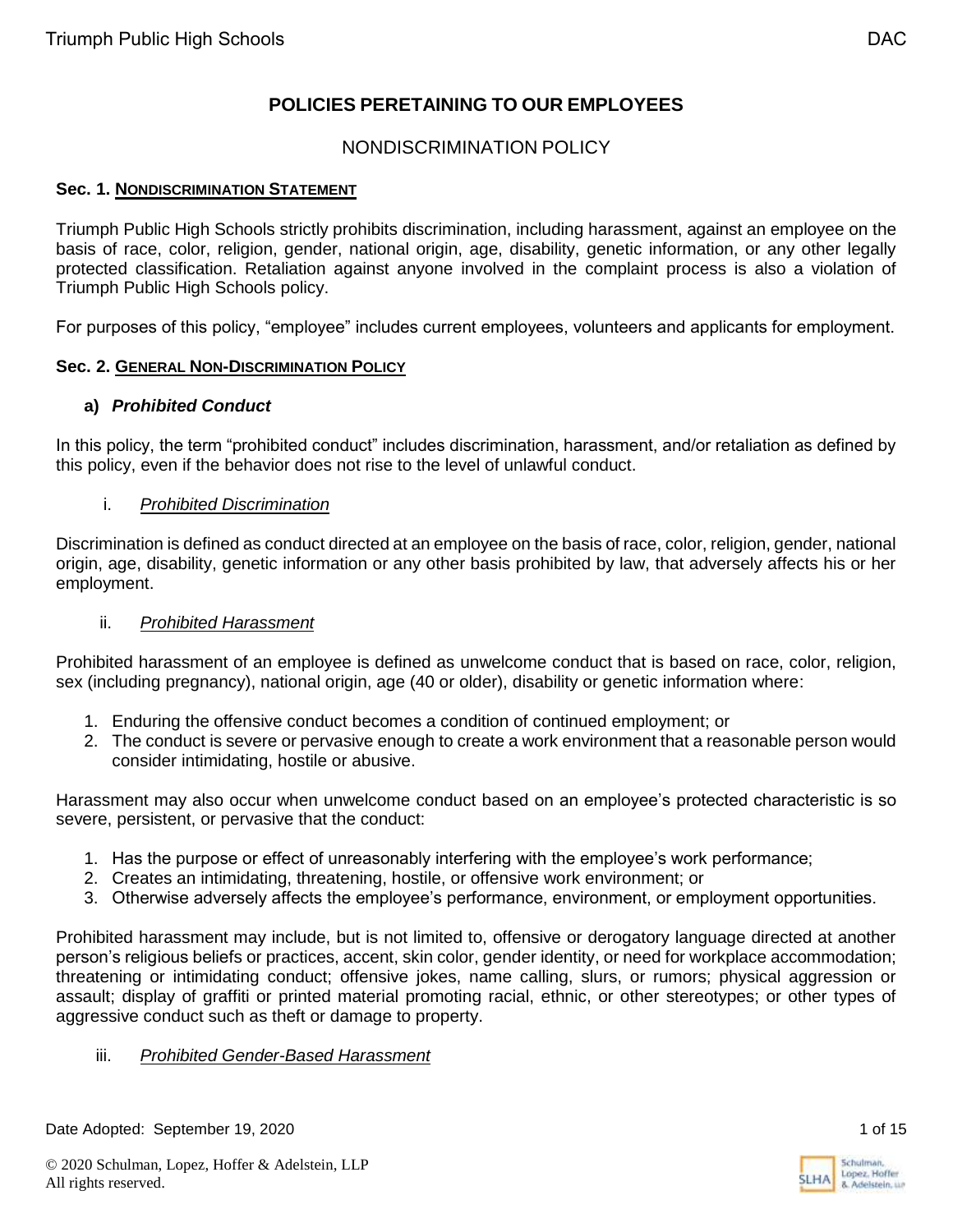Gender-based harassment includes physical, verbal, or nonverbal conduct based on an employee's gender, the employee's expression of characteristics perceived as stereotypical for the employee's gender, or the employee's failure to conform to stereotypical notions of femininity or masculinity.

Examples of gender-based harassment, regardless of the employee's or alleged harasser's actual or perceived gender, may include offensive jokes, name-calling, slurs, or rumors; physical aggression or assault; threatening or intimidating conduct; or other kinds of aggressive conduct such as theft or damage to property.

### iv. *Prohibited Retaliation*

Triumph Public High Schools expressly prohibits retaliation against an employee who makes a claim alleging to have experienced discrimination or harassment, or an employee who, in good faith, makes a report, serves as a witness, or otherwise participates in an investigation.

Examples of retaliation may include termination, refusal to hire, demotion, and denial of promotion. Retaliation may also include threats, unjustified negative evaluations, unjustified negative references, or increased surveillance.

### v. *False Claims*

An employee who intentionally makes a false claim, offers false statements, or refuses to cooperate or participate in an investigation regarding discrimination or harassment is subject to discipline, up to and including termination of employment.

## **b)** *Reporting Prohibited Conduct (Non-Sexual Harassment)*

An employee who believes that he or she has experienced prohibited conduct, or that another employee has experienced prohibited conduct, should immediately report the alleged conduct to the Principal or his or her supervisor, or to one of the school officials identified below.

In this policy, "prohibited conduct" includes discrimination, harassment, and/or retaliation, even if the behavior does not rise to the level of unlawful conduct.

The reporting procedures in this Section 2 will apply to all allegations of prohibited conduct other than allegations of harassment prohibited by Title IX. For allegations of sex-based harassment that, if proved, would meet the definition of sexual harassment under Title IX (including sexual harassment), see the procedures below at Section 3, Sexual Harassment Prohibited – Title IX Policy.

### i. *Title IX Coordinator*

The Title IX Coordinator is responsible for coordinating Triumph Public High Schools' efforts to comply with its responsibilities under Title IX with respect to discrimination based on sex, including sexual harassment. Triumph Public High Schools designates the following person(s) to coordinate its efforts to comply with Title IX of the Education Amendments of 1972, as amended:

Daniel Hall, Position: Director of Human Resources & Risk Management, Address: 1218 S. Presa, San Antonio TX 78210 Telephone: (210) 227-0295

### ii. *ADA/Section 504 Coordinator*

Triumph Public High Schools designates the following person to coordinate its efforts to comply with legal requirements concerning discrimination on the basis of disability:

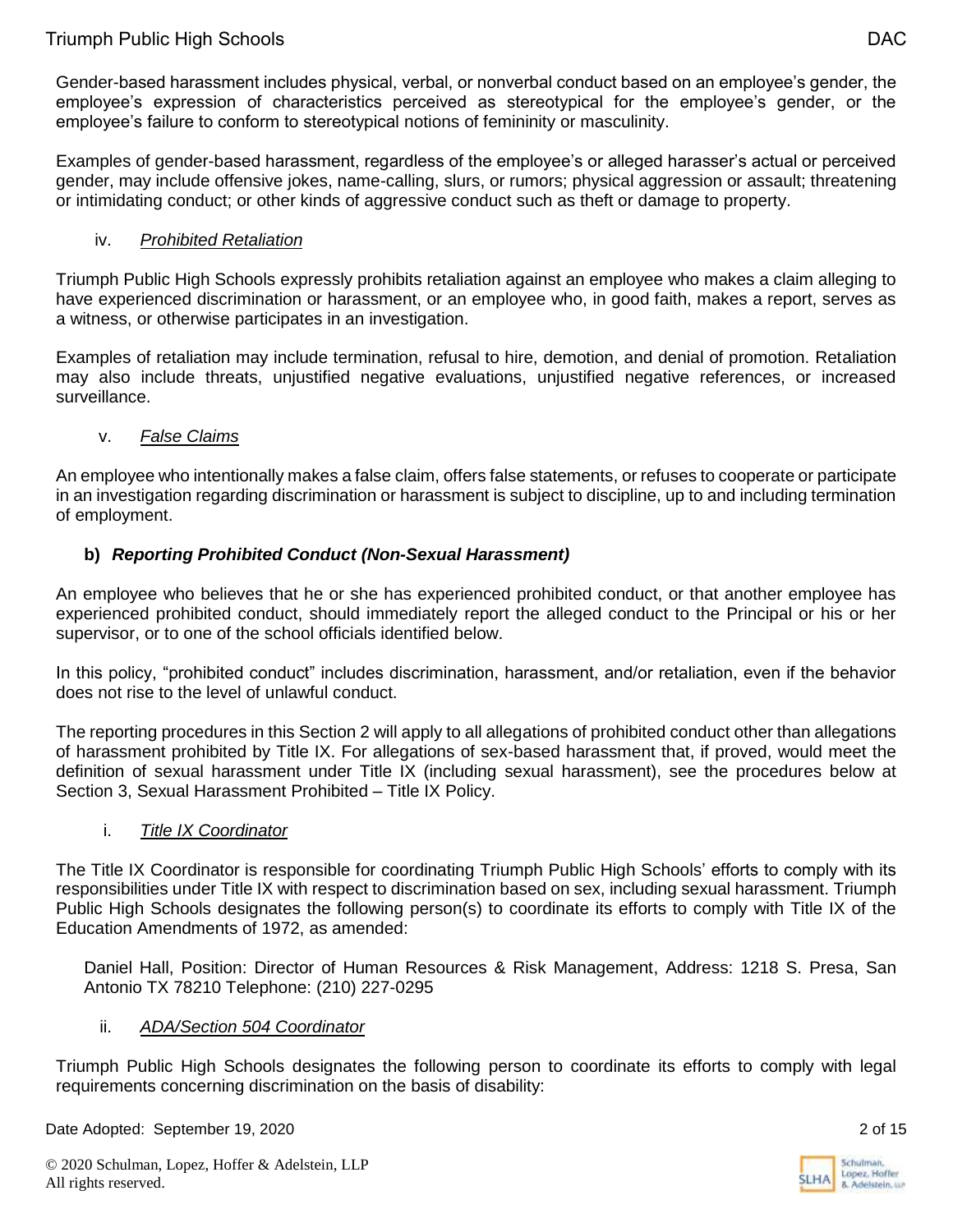Dr. Norma J. Hernandez, Position: Special Programs Coordinator, Address: 1218 S. Presa, San Antonio TX 78210 Telephone: (210) 227-0295

## iii. *Title VII/Age Coordinator*

Triumph Public High Schools designates the following person to coordinate its efforts to comply with legal requirements concerning discrimination on the basis of race, color, national origin, and age:

Daniel Hall, Position: Director of Human Resources & Risk Management, Address: 1218 S. Presa, San Antonio TX 78210 Telephone: (210) 227-0295

### iv. *All Other Complaints*

Reports concerning prohibited conduct against the Title IX Coordinator, ADA/Section 504 Coordinator, and/or Title VII/Age Coordinator may be made to the Superintendent or designee. Reports concerning prohibited conduct against the Superintendent or designee may be directed to the Board.

## **c)** *Timely Reporting*

Employees shall report prohibited conduct as soon as possible after the alleged act or knowledge of the alleged act.

Any supervisor who receives a report of prohibited conduct shall immediately inform the appropriate Triumph Public High Schools official identified above.

### **d)** *Investigating Reports of Prohibited Conduct*

Triumph Public High Schools may request, but not insist upon, a written report describing any alleged prohibited conduct. If a report is made orally, the Triumph Public High Schools official receiving the report shall reduce the report to writing.

After receiving a report or notice of a report, the appropriate Compliance Coordinator shall determine if the allegations, if proven, would constitute prohibited conduct under this policy. If so, the Compliance Coordinator shall immediately authorize or conduct an investigation, regardless of whether a criminal or regulatory investigation concerning the allegations is pending. The investigation may be conducted by the Compliance Coordinator or designee, or by a third party authorized by Triumph Public High Schools, such as an attorney. The employee's Principal or supervisor shall be notified of the investigation, if appropriate.

The investigation may consist of personal interviews of individuals with knowledge of the allegations, including the person making the report, and the person against whom the report is filed. The investigation may also include consideration of documents or other information concerning the allegations.

If appropriate, Triumph Public High Schools shall take prompt action to prevent prohibited conduct from occurring during the course of the investigation.

### i. *Concluding the Investigation*

Investigations of prohibited conduct should be completed as soon as reasonably possible and appropriate under the circumstances. The investigator shall prepare a written report of the investigation, and provide the report to the Triumph Public High Schools official overseeing the investigation.

### ii. *School Action*

Date Adopted: September 19, 2020 3 of 15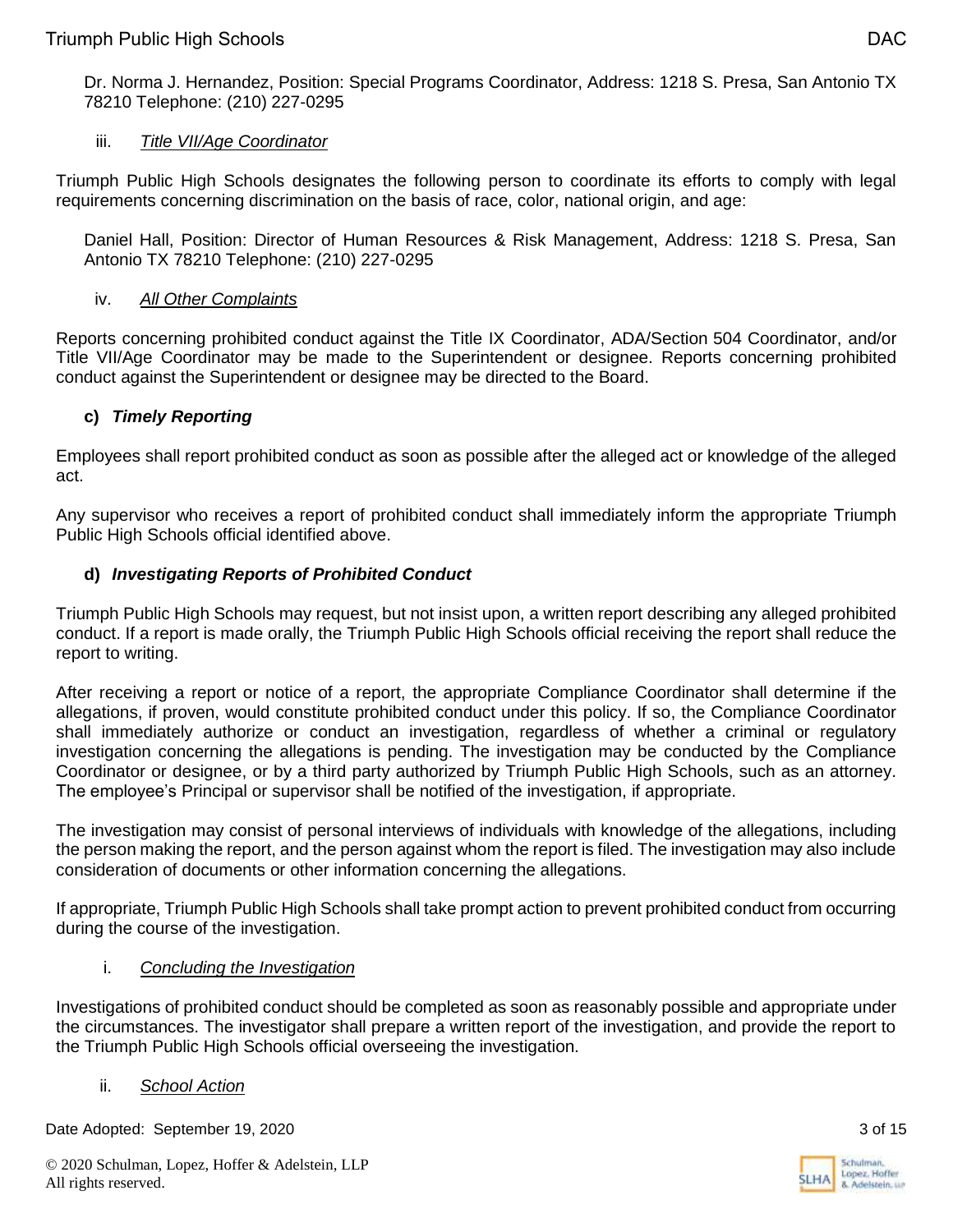If an investigation indicates that prohibited conduct occurred, Triumph Public High Schools shall promptly take appropriate disciplinary or corrective action to address the conduct.

Triumph Public High Schools may also take action following an investigation, even if the alleged conduct did not rise to the level of prohibited or unlawful conduct.

### iii. *Confidentiality*

Triumph Public High Schools shall respect the privacy of all individuals involved in a report or investigation of prohibited conduct. Limited disclosures may be necessary.

### iv. *Appeal*

A complainant who is dissatisfied with the outcome of an investigation may appeal through Board Policy DGB (Employee Complaints and Grievances – General).

### **e)** *Records Retention*

Copies of reports alleging prohibited conduct, investigation reports, and other related records shall be maintained for at least three years.

### **Sec. 3. SEXUAL HARASSMENT PROHIBITED – TITLE IX POLICY**

### **a)** *Definitions for Title IX Terms*

### i. *Actual Knowledge*

"Actual knowledge" means notice of sexual harassment or allegations of sexual harassment to Triumph Public High Schools' Title IX Coordinator or any Triumph Public High Schools official who has authority to institute corrective measures on behalf of Triumph Public High Schools, or to any employee of an elementary and secondary school. Imputation of knowledge based solely on vicarious liability or constructive notice is insufficient to constitute actual knowledge. This standard is not met when the only official of Triumph Public High Schools with actual knowledge is the respondent (as that term is defined below). The mere ability or obligation to report sexual harassment or to inform a student about how to report sexual harassment, or having been trained to do so, does not qualify an individual as one who has authority to institute corrective measures on behalf of Triumph Public High Schools. "Notice" as used in this definition includes, but is not limited to, a report of sexual harassment to the Title IX Coordinator. *34 C.F.R. 106.30(a)*.

### ii. *Complainant*

"Complainant" means an individual who is alleged to be the victim of conduct that could constitute sexual harassment. *34 C.F.R. 106.30(a)*.

### iii. *Consent*

"Consent" is not currently defined by the Title IX regulations, nor do the regulations require Triumph Public High Schools to adopt a particular definition of consent with respect to sexual assault. *34 C.F.R. 106.30(a)*.

### iv. *Deliberate Indifference Standard*

If Triumph Public High Schools has actual knowledge of sexual harassment in an education program or activity of Triumph Public High Schools against a person in the United States, it must respond promptly in a manner that

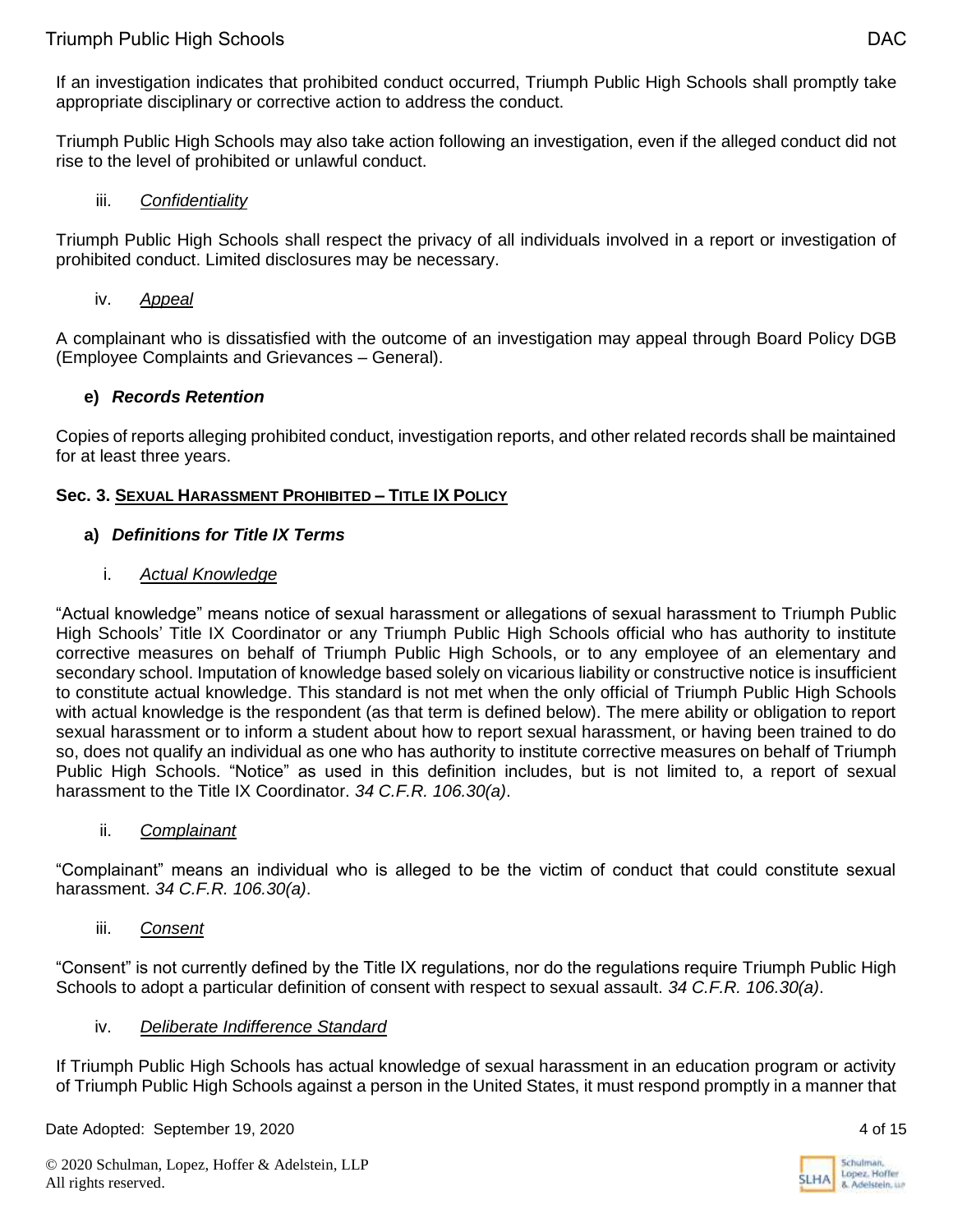is not deliberately indifferent. Triumph Public High Schools is deliberately indifferent only if its response to sexual harassment is clearly unreasonable in light of the known circumstances. *34 C.F.R. 106.44*.

## v. *Education Program or Activity*

For purposes of this Title IX policy, "education program or activity" includes locations, events, or circumstances over which Triumph Public High Schools exercised substantial control over both the respondent and the context in which sexual harassment occurs. *34 C.F.R. 106.44*.

## vi. *Formal Complaint*

"Formal complaint" means a document filed by a complainant or signed by the Title IX Coordinator alleging sexual harassment against a respondent and requesting that Triumph Public High Schools investigate the allegation of sexual harassment. At the time of filing a formal complaint, a complainant must be participating in or attempting to participate in Triumph Public High Schools' education program or activity. A formal complaint may be filed with the Title IX Coordinator in person, by mail, or by email, by using the contact information for the Title IX Coordinator provided by Triumph Public High Schools, and by any additional method designated by Triumph Public High Schools. As used in this definition, the term "document filed by a complainant" means a document or electronic submission (such as by email or through an online portal provided for this purpose by Triumph Public High Schools) that contains the complainant's physical or digital signature, or otherwise indicates that the complainant is the person filing the formal complaint. Where the Title IX Coordinator signs a formal complaint, the Title IX Coordinator is not a complainant or otherwise a party to the Title IX formal complaint, and must comply with the requirements of the Title IX formal process, including the informal resolution process. *34 C.F.R. 106.30(a)*.

## vii. *Respondent*

"Respondent" means an individual who has been reported to be the perpetrator of conduct that could constitute sexual harassment. *34 C.F.R. 106.30(a)*.

## viii. *Sexual Harassment*

"Sexual harassment" means conduct on the basis of sex that satisfies one or more of the following:

- 1. An employee of Triumph Public High Schools conditioning the provision of an aid, benefit, or service of Triumph Public High Schools on an individual's participation in unwelcome sexual conduct;
- 2. Unwelcome conduct determined by a reasonable person to be so severe, pervasive, and objectively offensive that it effectively denies a person equal access to Triumph Public High Schools' education program or activity; or
- 3. "Sexual assault" as defined in [20 U.S.C. 1091\(f\)\(6\)\(A\)\(v\);](https://www.govinfo.gov/content/pkg/USCODE-2018-title20/html/USCODE-2018-title20-chap28-subchapIV-partG-sec1092.htm) "dating violence" as defined in 34 U.S.C.  $12291(a)(10)$ ; "domestic violence" as defined in [34 U.S.C. 12291\(a\)\(8\);](https://www.govinfo.gov/content/pkg/USCODE-2018-title34/html/USCODE-2018-title34-subtitleI-chap121-subchapIII-sec12291.htm) or "stalking" as defined in 34 [U.S.C. 12291\(a\)\(30\).](https://www.govinfo.gov/content/pkg/USCODE-2018-title34/html/USCODE-2018-title34-subtitleI-chap121-subchapIII-sec12291.htm)

## *34 C.F.R. 106.30(a)*.

## ix. *Supportive Measures*

Date Adopted: September 19, 2020 5 of 15 "Supportive measures" means nondisciplinary, nonpunitive individualized services offered as appropriate, as reasonably available, and without fee or charge to the complainant or the respondent before or after the filing of a formal complaint or where no formal complaint has been filed. Such measures are designed to restore or preserve equal access to Triumph Public High Schools' education program or activity without unreasonably burdening the other party, including measures designed to protect the safety of all parties or Triumph Public High Schools' educational environment, or deter sexual harassment. Supportive measures may include counseling,

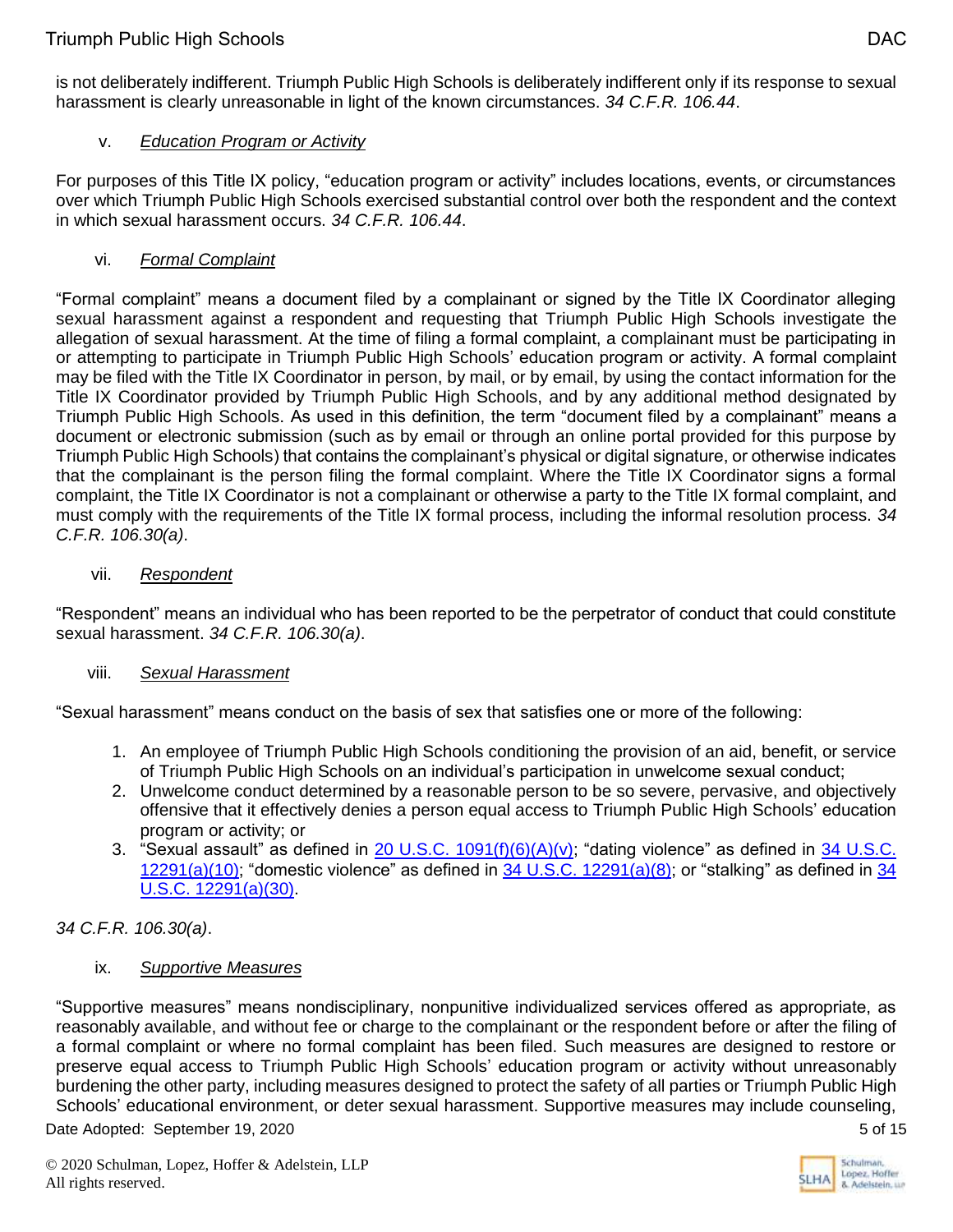extensions of deadlines or other course-related adjustments, modifications of work or class schedules, campus escort services, mutual restrictions on contact between the parties, changes in work, leaves of absence, increased security and monitoring of certain areas of the campus, and other similar measures. Triumph Public High Schools must maintain as confidential any supportive measures provided to the complainant or respondent, to the extent that maintaining such confidentiality would not impair Triumph Public High Schools' ability to provide the supportive measures. The Title IX Coordinator is responsible for coordinating the effective implementation of supportive measures. *34 C.F.R. 106.30(a)*.

## **b)** *Requirement to Designate Title IX Coordinator*

Triumph Public High Schools must designate at least one employee as a Title IX Coordinator to coordinate Triumph Public High Schools' efforts to comply with its requirements under Title IX.

## **c)** *Notification of Title IX Policy*

Triumph Public High Schools must notify applicants for admission and employment, students, parents or legal guardians of students, and all professional organizations holding professional agreements with Triumph Public High Schools of the name or title, office address, email address, and telephone number of the employee or employees designated as the Title IX Coordinator.

Triumph Public High Schools must also notify the individuals noted above that Triumph Public High Schools does not discriminate on the basis of sex in the education program or activity that it operates, and that it is required under Title IX not to discriminate in such a manner. The notification must also state that the requirement not to discriminate in the education program or activity extends to admission and employment, and that inquiries about the application of Title IX to Triumph Public High Schools may be referred to the designated Title IX Coordinator, to the assistant secretary for civil rights of the Department of Education, or both.

*34 C.F.R. 106.8(a), (b)(1)*.

## **d)** *Handbook Information and Website Postings*

Triumph Public High Schools must prominently display the contact information required to be listed for the Title IX Coordinator and the nondiscrimination policy described in "Notification of Title IX Policy," above, on the Triumph Public High Schools website, if any, and in the Employee Handbook and Student / Parent Handbook.

Triumph Public High Schools may not use or distribute a publication stating that Triumph Public High Schools treats applicants, students, or employees differently on the basis of sex except when such treatment is permitted by Title IX.

*34 C.F.R. 106.8(b)(2)*.

## **e)** *Reporting Sex Discrimination / Sexual Harassment*

Any person may report sex discrimination, including sexual harassment, whether or not the reporting person is the person alleged to be the victim of conduct that may constitute sex discrimination or sexual harassment. Reports may be made in person, by mail, by telephone, or by email through the contact information listed for Triumph Public High Schools' Title IX Coordinator, or by any other means that results in the Title IX Coordinator receiving the person's verbal or written report. Reports may be made at any time (including during nonbusiness hours) by using the telephone number or email address, or by mail to the office address, listed for the Title IX Coordinator. *34 C.F.R. 106.8(a)*.

## **f)** *Complaint Procedures*

Date Adopted: September 19, 2020 **6 of 15** of 15

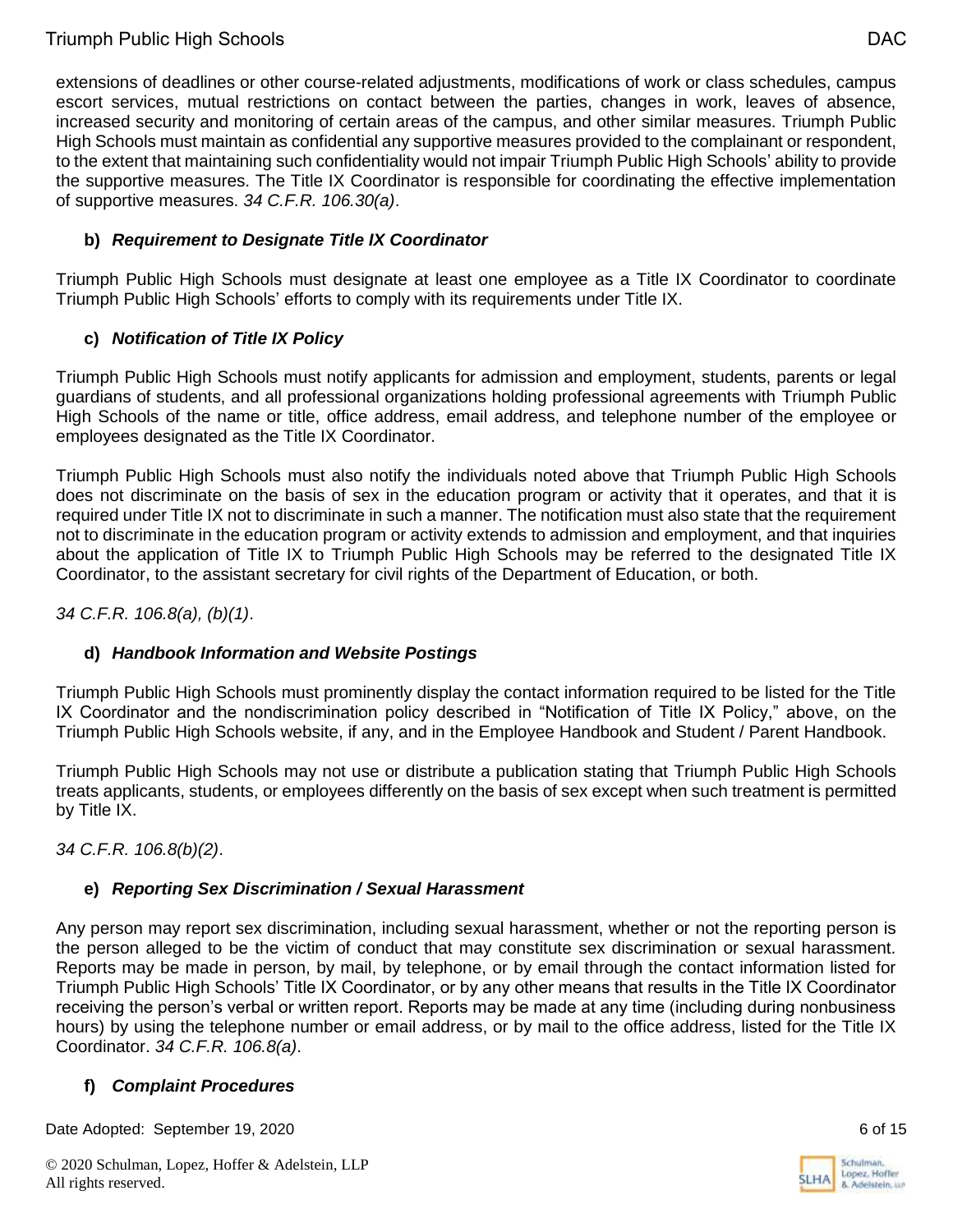Triumph Public High Schools must adopt and publish procedures that provide for the prompt and equitable resolution of student and employee complaints alleging any action that would be prohibited by Title IX, and a formal Title IX complaint process that complies with applicable federal regulations.

Triumph Public High Schools must provide notice to the individuals identified in Sec. 3(c) above of the school's procedures and Title IX formal complaint process, including how to report or file a complaint of sex discrimination, how to report or file a formal complaint of sexual harassment, and how Triumph Public High Schools will respond.

The requirements of this provision apply only to sex discrimination occurring against a person in the United States.

### *34 C.F.R. 106.8(c)-(d)*.

## **g)** *Response by Title IX Coordinator*

The Title IX Coordinator must promptly contact the complainant to discuss the availability of supportive measures, consider the complainant's wishes with respect to supportive measures, , inform the complainant of the availability of supportive measures with or without the filing of a formal complaint, and explain to the complainant the process for filing a formal complaint.

### i. *Required Supportive Measures*

Triumph Public High Schools' response must treat complainants and respondents equitably by offering supportive measures and by following a grievance process that complies with the Title IX regulations (*see* Process for Formal Title IX Complaint, Sec. 3(h) below) before the imposition of any disciplinary sanctions or other actions that are not supportive measures against a respondent.

*34 C.F.R. 106.44(a)*.

## ii. *Response to Formal Complaint*

In response to a formal complaint, Triumph Public High Schools must follow a process that complies with the Title IX regulations (*see* Process for Formal Title IX Complaint, Sec. 3(h) below).

*34 C.F.R. 106.44(b)(1)*.

## iii. *Emergency Removals*

Triumph Public High Schools is not precluded from removing a respondent from its education program or activity on an emergency basis, provided that Triumph Public High Schools:

- 1. Undertakes an individualized safety and risk analysis;
- 2. Determines that an immediate threat to the physical health or safety of any student or other individual arising from the allegations of sexual harassment justifies removal; and
- 3. Provides the respondent with notice and an opportunity to challenge the decision immediately following the removal.

This may not be construed to modify any rights under the Individuals with Disabilities Education Act, Section 504 of the Rehabilitation Act of 1973, or the Americans with Disabilities Act.

*34 C.F.R. 106.44(c)*.

Date Adopted: September 19, 2020 7 of 15 iv. *Administrative Leave*

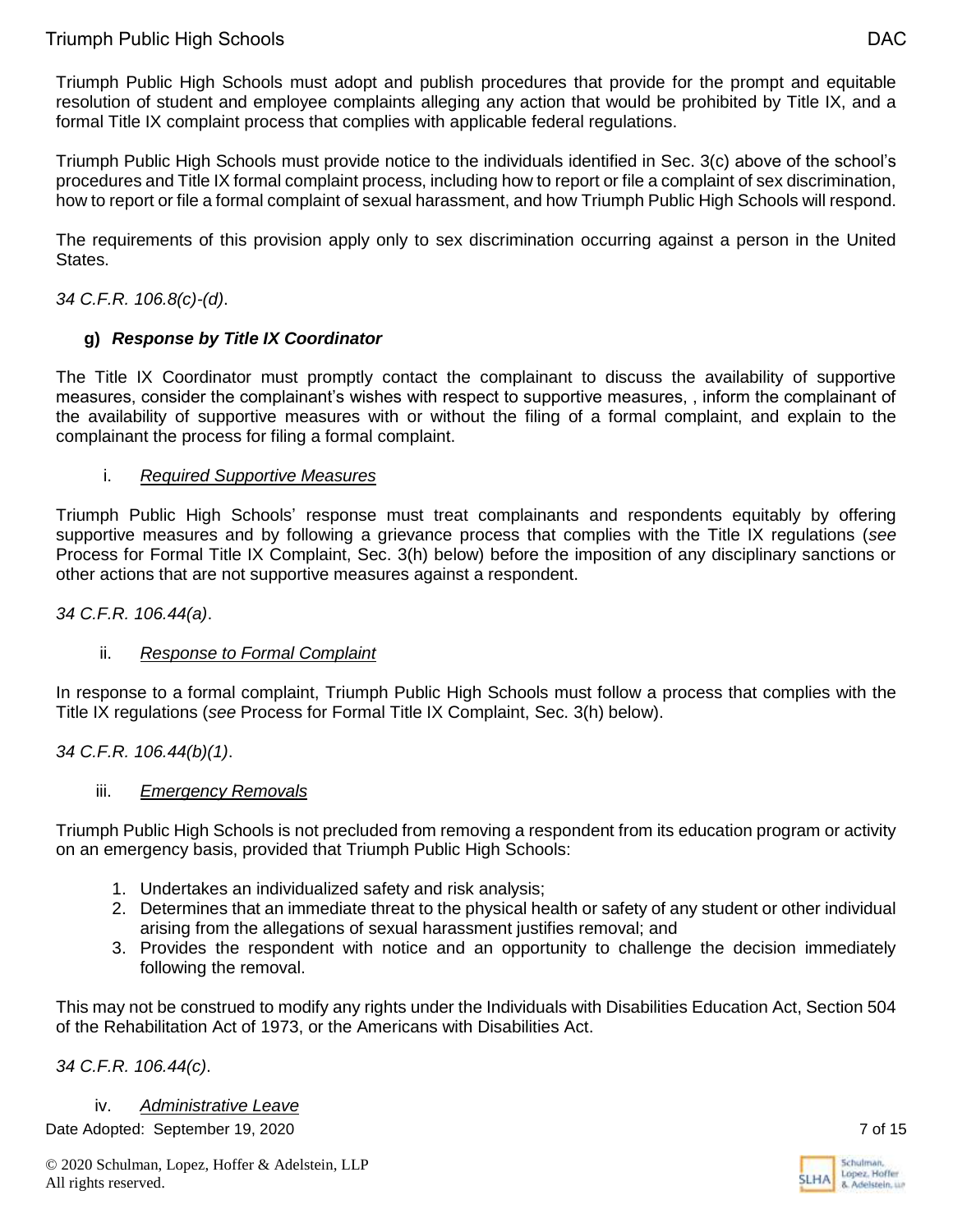Triumph Public High Schools is not prohibited from placing a nonstudent employee respondent on administrative leave during the pendency of a Title IX formal complaint. This does not modify any rights under Section 504 of the Rehabilitation Act of 1973 or the Americans with Disabilities Act. *34 C.F.R. 106.44(d)*.

## **h)** *Process for Title IX Formal Complaint*

For purposes of addressing formal complaints of sexual harassment, Triumph Public High Schools' process must comply with the requirements listed in this section. Any provisions, rules, or practices other than those required by the Title IX regulations or this policy that Triumph Public High Schools adopts as part of its process for handling formal complaints of sexual harassment must apply equally to both parties. *34 C.F.R. 106.45(b)*.

Triumph Public High Schools' Title IX formal complaint process must:

- 1. Treat complainants and respondents equally by providing remedies to a complainant where a determination of responsibility for sexual harassment has been made against the respondent, and by following a process that complies with the Title IX regulations before the imposition of any disciplinary sanctions or other actions that are not supportive measures against a respondent. Remedies must be designed to restore or preserve equal access to Triumph Public High Schools' education program or activity. Such remedies may include the same individualized services described as supportive measures; however, remedies need not be nondisciplinary or nonpunitive and need not avoid burdening the respondent.
- 2. Require an objective evaluation of all relevant evidence—including both inculpatory and exculpatory evidence—and provide that credibility determinations may not be based on a person's status as a complainant, respondent, or witness.
- 3. Require that any individual designated by Triumph Public High Schools as a Title IX Coordinator, investigator, decision-maker, or any person designated by Triumph Public High Schools to facilitate an informal resolution process, not to have a conflict of interest or bias for or against complainants or respondents generally or an individual complainant or respondent. Triumph Public High Schools must ensure that Title IX Coordinators, investigators, decision-makers, and any person who facilitates an informal resolution process receive training on the definition of sexual harassment, the scope of Triumph Public High Schools' education program or activity, how to conduct an investigation and Title IX formal complaint process (including hearings, appeals, and informal resolution processes, as applicable), and how to serve impartially, including by avoiding prejudgment of the facts at issue, conflicts of interest, and bias. Triumph Public High Schools must ensure that decision-makers receive training on any technology to be used at a live hearing, if any, and on issues of relevance of questions and evidence, including when questions and evidence about the complainant's sexual predisposition or prior sexual behavior are not relevant. Triumph Public High Schools must also ensure that investigators receive training on relevance to create an investigative report that fairly summarizes relevant evidence. Any materials used to train Title IX Coordinators, investigators, decision-makers, and any person who facilitates an informal resolution process must not rely on sex stereotypes and must promote impartial investigations and adjudications of formal complaints of sexual harassment.
- 4. Include a presumption that the respondent is not responsible for the alleged conduct until a determination regarding responsibility is made at the conclusion of the Title IX formal complaint process.
- 5. Include reasonably prompt timeframes for concluding the grievance process, including reasonably prompt timeframes for filing and resolving appeals and informal resolution processes if Triumph Public High Schools offers informal resolution processes, and a process that allows for the temporary delay of the Title IX formal complaint process or the limited extension of time frames for good cause with written notice to the complainant and the respondent of the delay or extension and the reasons for the action. Good cause may include considerations such as the absence of a party, a party's advisor, or a witness; concurrent law enforcement activity; or the need for language assistance or accommodation of disabilities.

Date Adopted: September 19, 2020 8 of 15

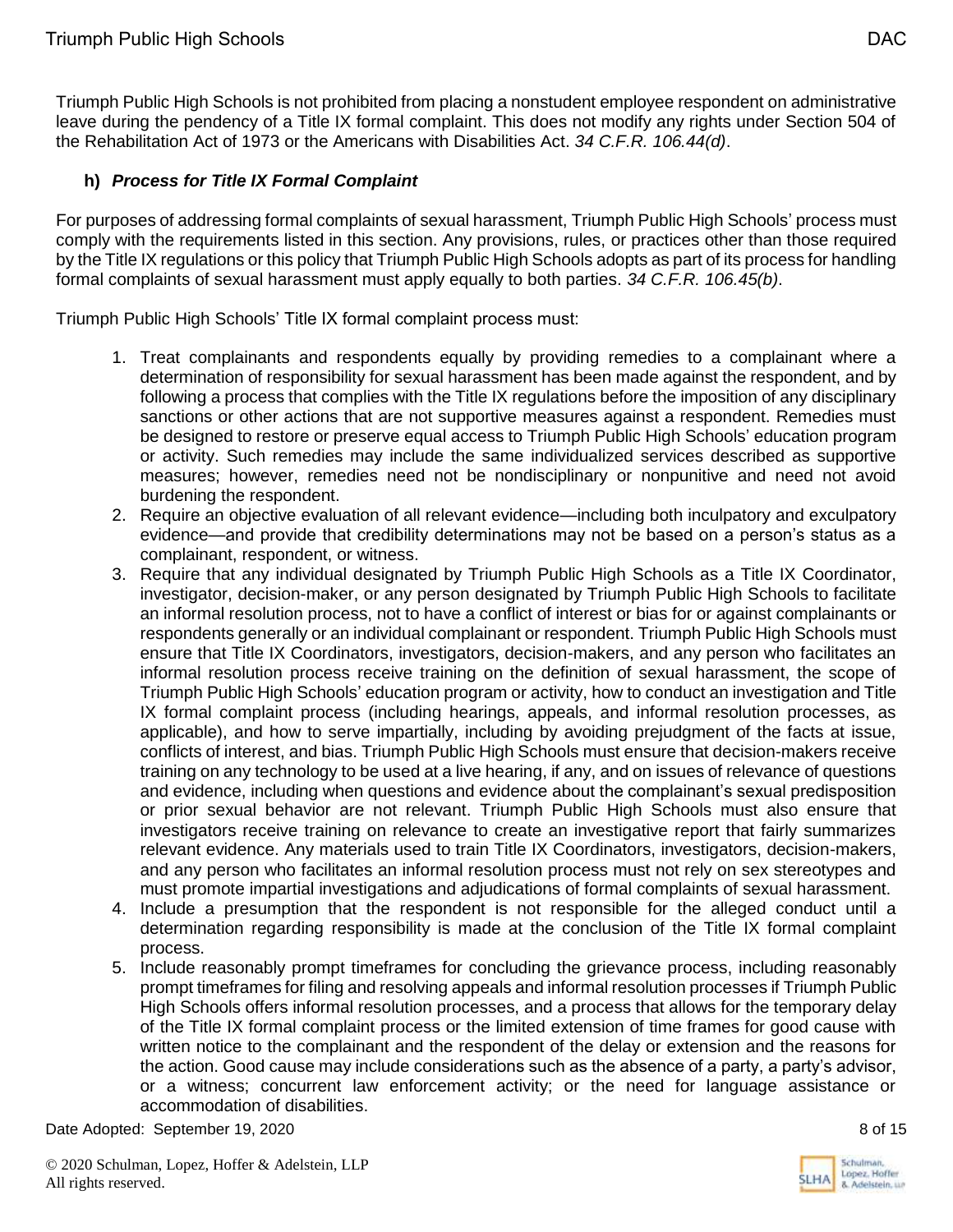- 6. Describe the range of possible disciplinary sanctions and remedies or list the possible disciplinary sanctions and remedies that Triumph Public High Schools may implement following any determination of responsibility.
- 7. State whether the standard of evidence to be used to determine responsibility is the preponderance of the evidence standard or the clear and convincing evidence standard, apply the same standard of evidence for formal complaints against students as for formal complaints against employees, including faculty, and apply the same standard of evidence to all formal complaints of sexual harassment.
- 8. Include the procedures and permissible bases for the complainant and respondent to appeal.
- 9. Describe the range of supportive measures available to complainants and respondents.
- 10. Not require, allow, rely upon, or otherwise use questions or evidence that constitute, or seek disclosure of, information protected under a legally-recognized privilege, unless the person holding such privilege has waived the privilege.

#### *34 C.F.R. 106.45(b)(1)*.

#### i. *Notice of Allegations*

Upon receipt of a formal complaint, Triumph Public High Schools must provide the following written notice to the parties who are known:

- 1. Notice of Triumph Public High Schools' Title IX formal complaint process, including any informal resolution process.
- 2. Notice of the allegations of sexual harassment potentially constituting sexual harassment, including sufficient details known at the time and with sufficient time to prepare a response before any initial interview. Sufficient details include:
	- a. The identities of the parties involved in the incident, if known;
	- b. The conduct allegedly constituting sexual harassment; and
	- c. The date and location of the alleged incident, if known.

The written notice must include a statement that the respondent is presumed not responsible for the alleged conduct and that a determination regarding responsibility is made at the conclusion of the Title IX formal complaint process. The written notice must inform the parties that they may have an advisor of their choice, who may be, but is not required to be, an attorney and may inspect and review evidence. The written notice must inform the parties of any provision in Triumph Public High Schools' Code of Conduct that prohibits knowingly making false statements or knowingly submitting false information during the Title IX formal complaint process.

If, in the course of an investigation, Triumph Public High Schools decides to investigate allegations about the complainant or respondent that are not included in the notice of allegations, Triumph Public High Schools must provide notice of the additional allegations to the parties whose identities are known.

### *34 C.F.R. 106.45(b)(2)*.

#### ii. *Dismissal of Formal Complaint*

Triumph Public High Schools must investigate the allegations in a formal complaint.

If the conduct alleged in the formal complaint would not constitute sexual harassment even if proved, did not occur in Triumph Public High Schools' education program or activity, or did not occur against a person in the United States, then Triumph Public High Schools must dismiss the formal complaint with regard to that conduct

Date Adopted: September 19, 2020 9 of 15

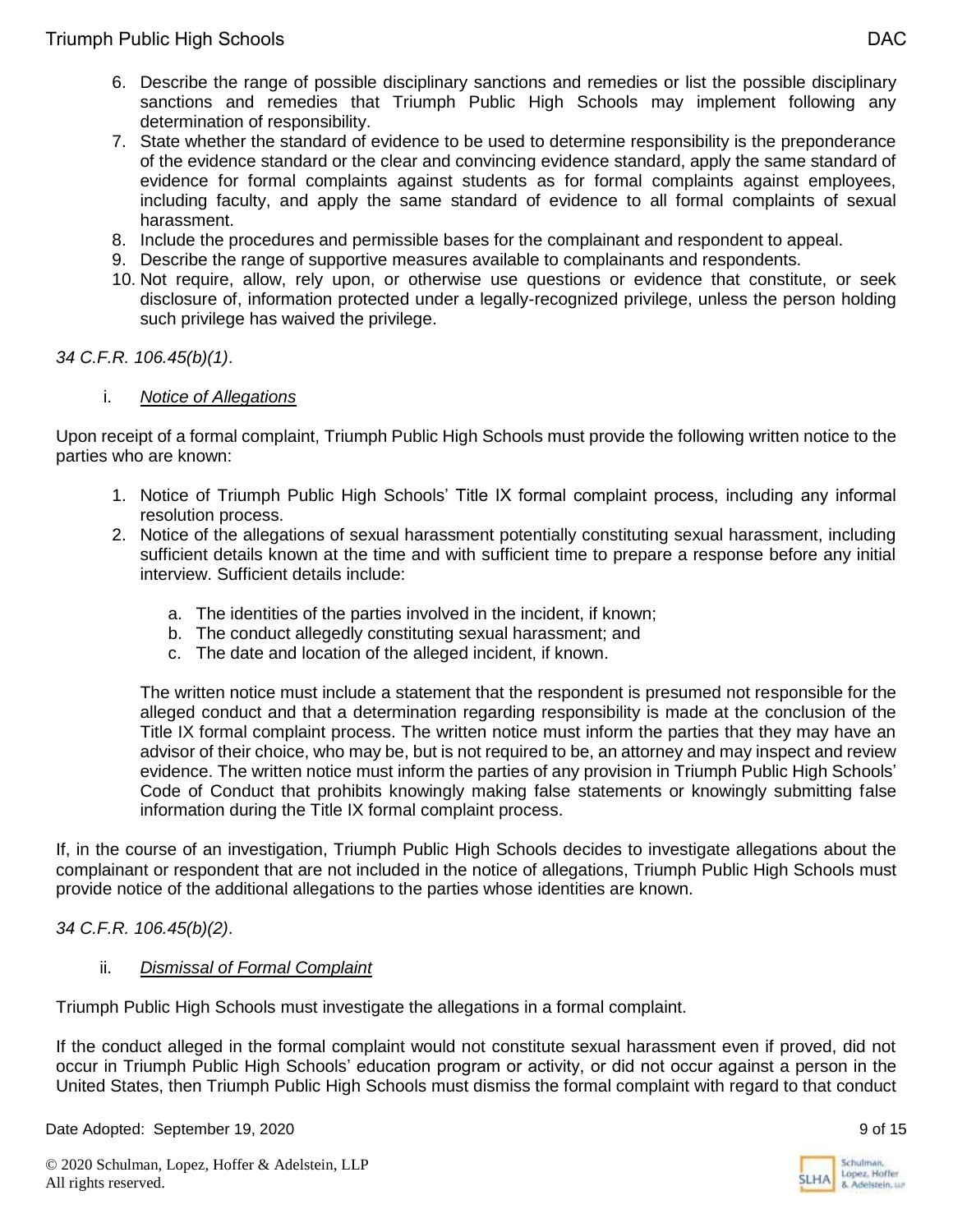for purposes of sexual harassment under Title IX; such a dismissal does not preclude action under another provision of Triumph Public High Schools' Code of Conduct.

Triumph Public High Schools may dismiss the formal complaint or any allegations therein if, at any time during the investigation or hearing (if applicable):

- 1. A complainant notifies the Title IX Coordinator in writing that the complainant would like to withdraw the formal complaint or any allegations therein;
- 2. The respondent is no longer enrolled or employed by Triumph Public High Schools; or
- 3. Specific circumstances prevent Triumph Public High Schools from gathering evidence sufficient to reach a determination as to the formal complaint or allegations therein.

Upon a dismissal of a formal complaint, Triumph Public High Schools must promptly send written notice of the dismissal and reason(s) therefore simultaneously to the parties.

## *34 C.F.R. 106.45(b)(3)*.

## iii. *Consolidation of Formal Complaints*

Triumph Public High Schools may consolidate formal complaints as to allegations of sexual harassment against more than one complainant against one or more respondents, or by one party against the other party, where the allegations of sexual harassment arise out of the same facts or circumstances. Where a Title IX formal complaint process involves more than one complainant or more than one respondent, references in this section to the singular "party," "complainant," or "respondent" include the plural, as applicable. *34 C.F.R. 106.45(b)(4)*.

## iv. *Investigating Formal Complaints*

When investigating a formal complaint and throughout the Title IX formal complaint process, Triumph Public High Schools must:

- 1. Ensure that the burden of proof and the burden of gathering evidence sufficient to reach a determination regarding responsibility rest on Triumph Public High Schools and not on the parties, provided that Triumph Public High Schools cannot access, consider, disclose, or otherwise use a party's records that are made or maintained by a physician, psychiatrist, psychologist, or other recognized professional or paraprofessional acting in the professional's or paraprofessional's capacity, or assisting in that capacity, and which are made and maintained in connection with the provision of treatment to the party, unless Triumph Public High Schools obtains that party's voluntary, written consent to do so for a Title IX formal complaint. If a party is not an "eligible student," as defined in the FERPA regulations, Triumph Public High Schools must obtain the voluntary, written consent of a "parent," as defined in the FERPA regulations.
- 2. Provide an equal opportunity for the parties to present witnesses, including fact and expert witnesses, and other inculpatory and exculpatory evidence.
- 3. Not restrict the ability of either party to discuss the allegations under investigation or to gather and present relevant evidence.
- 4. Provide the parties with the same opportunities to have others present during any Title IX formal complaint proceeding, including the opportunity to be accompanied to any related or proceeding by the advisor of their choice, who may be, but is not required to be, and attorney, and not limit the choice or presence of the advisor for either the complainant or respondent in any meeting or Title IX formal complaint proceeding; however, Triumph Public High Schools may establish restrictions regarding the extent to which the advisor may participate in the proceedings, as long as the restrictions apply equally to both parties.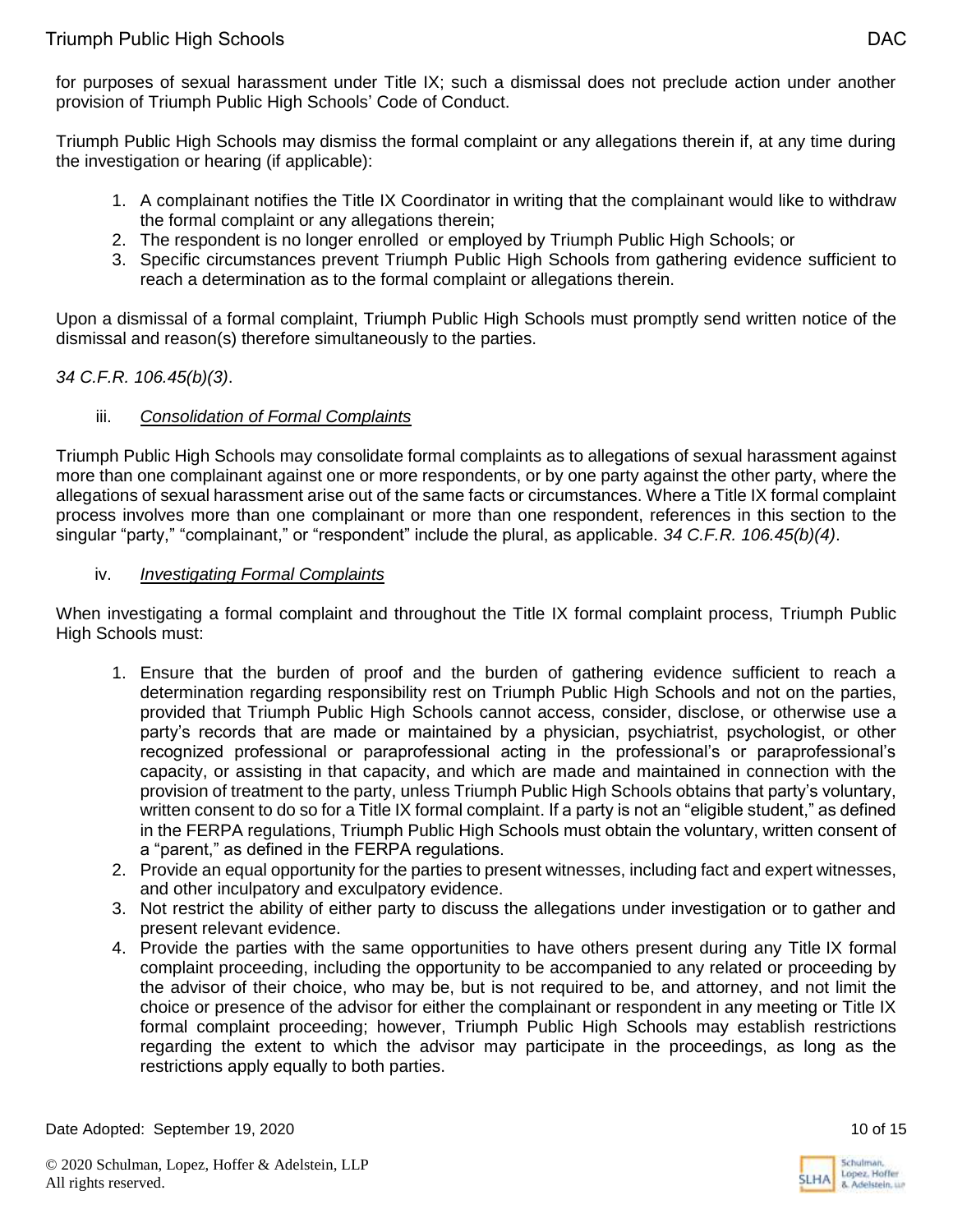- 5. Provide, to a party whose participation is invited or expected, written notice of the date, time, location, participants, and purpose of all hearings (if applicable), investigative interviews, or other meetings, with sufficient time for the party to prepare to participate.
- 6. Provide both parties an equal opportunity to inspect and review any evidence obtained as part of the investigation that is directly related to the allegations raised in a formal complaint, including the evidence upon which Triumph Public High Schools does not intend to rely in reaching a determination regarding responsibility and inculpatory or exculpatory evidence whether obtained from a party or other source, so that each party can meaningfully respond to the evidence prior to conclusion of the investigation. Prior to completion of the investigative report, Triumph Public High Schools must send to each party and the party's advisor, if any, the evidence subject to inspection and review in an electronic format or a hard copy, and the parties must have at least ten days to submit a written response, which the investigator will consider prior to completion of the investigative report. Triumph Public High Schools must make all such evidence subject to the parties' inspection and review available at any hearing (if applicable) to give each party equal opportunity to refer to such evidence during the hearing, including for purposes of cross-examination.
- 7. Create an investigative report that fairly summarizes relevant evidence and, at least ten days prior to a hearing (if a hearing is required or otherwise provided) or other time of determination regarding responsibility, send to each party and the party's advisor, if any, the investigative report in an electronic format or a hard copy, for their review and written response.

*34 C.F.R. 106.45(b)(5)*.

v. *Hearings*

Triumph Public High Schools' Title IX formal complaint process may, but need not, provide for a hearing. With or without a hearing, after Triumph Public High Schools has sent to the investigate report to the parties and before reaching a determination regarding responsibility, the decision-maker(s) must afford each party the opportunity to submit written, relevant questions that a party wants asked of any party or witness, provide each party with the answers, and allow for additional, limited follow-up questions from each party. With or without a hearing, questions and evidence about the complainant's sexual predisposition or prior sexual behavior are not relevant, unless such questions and evidence about the complainant's prior sexual behavior are offered to prove that someone other than the respondent committed the conduct alleged by the complainant, or if the questions and evidence concern specific incidents of the complainant's prior sexual behavior with respect to the respondent and are offered to prove consent. The decision-maker(s) must explain to the party proposing the questions any decision to exclude a question as not relevant. *34 C.F.R. 106.45(b)(6)(ii)*.

## vi. *Determination Regarding Responsibility*

The decision-maker(s), who cannot be the same person(s) as the Title IX Coordinator or the investigator(s), must issue a written determination regarding responsibility. To reach this determination, Triumph Public High Schools must apply the same standard of evidence described at "Process for Title IX Formal Complaint, Sec. 3(h) above. The written determination must include:

- 1. Identification of the allegations potentially constituting sexual harassment.
- 2. A description of the procedural steps taken from receipt of the formal complaint through the determination, including any notifications to the parties, interviews with parties and witnesses, site visits, methods used to gather other evidence, and hearings held (if any).
- 3. Findings of fact supporting the determination.
- 4. Conclusions regarding the application of Triumph Public High Schools' Code of Conduct to the facts.
- 5. A statement of, and rationale for, the result as to each allegation, including a determination regarding responsibility, any disciplinary sanctions Triumph Public High Schools imposes on the respondent, and whether remedies designed to restore or preserve equal access to Triumph Public High Schools' education program or activity will be provided by Triumph Public High Schools to the complainant.

Date Adopted: September 19, 2020 11 of 15



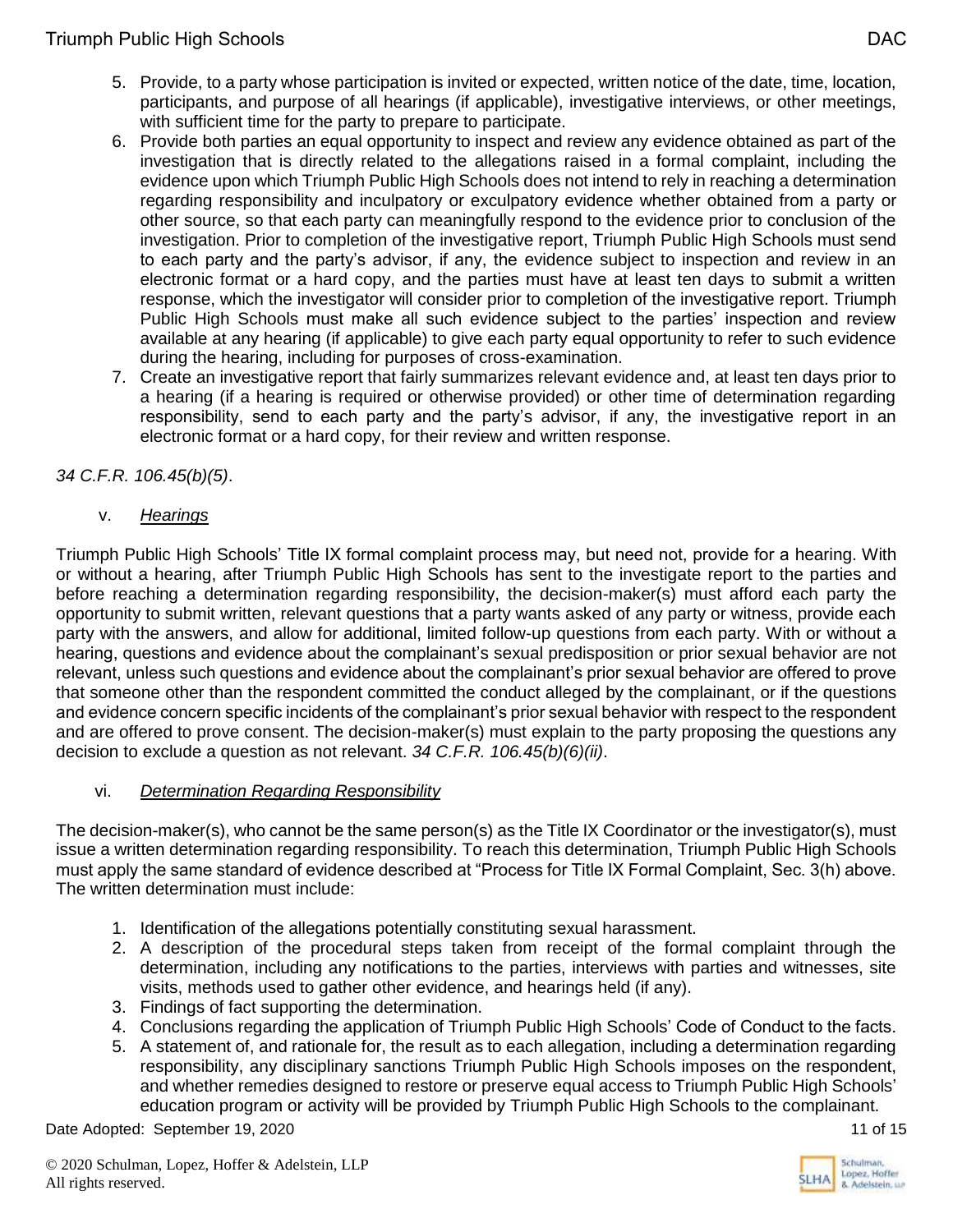6. Triumph Public High Schools' procedures and permissible bases for the complainant and respondent to appeal.

Triumph Public High Schools must provide the written determination to the parties simultaneously. The determination regarding responsibility becomes final either on the date that Triumph Public High Schools provides the parties with the written determination of the result of the appeal, if an appeal is filed, or if an appeal is not filed, the date on which an appeal would no longer be considered timely.

## *34 C.F.R. 106.45(b)(7)(i)-(iii)*.

The Title IX Coordinator is responsible for effective implementation of any remedies identified in a determination regarding responsibility. *34 C.F.R. 106.45(b)(7)(iv)*.

### vii. *Appeals*

Triumph Public High Schools must offer both parties an appeal from a determination regarding responsibility, and from Triumph Public High Schools' dismissal of a formal complaint or any allegations therein, on the following bases:

- 1. Procedural irregularity that affected the outcome of the matter;
- 2. New evidence that was not reasonably available at the time the determination on responsibility or dismissal was made, that could affect the outcome of the matter; and
- 3. The Title IX Coordinator, investigator(s), or decision-maker(s) had a conflict of interest or bias for or against complainants or respondents generally or the individual complainant or respondent that affected the outcome of the matter.

Triumph Public High Schools may offer an appeal equally to both parties on additional bases.

As to all appeals, Triumph Public High Schools must:

- 1. Notify the other party in writing when an appeal is filed and implement appeal procedures equally for both parties;
- 2. Ensure that the decision-maker(s) for the appeal is not the same person as the decision-maker(s) that reached the determination regarding responsibility or dismissal, the investigator(s), or the Title IX Coordinator;
- 3. Ensure that the decision-maker(s) for the appeal complies with standards regarding conflict of interest and bias found in the Title IX regulations (as discussed in "Process for Formal Title IX Complaint," Sec. 3(h) above);
- 4. Give both parties a reasonable, equal opportunity to submit a written statement in support of, or challenging, the outcome;
- 5. Issue a written decision describing the result of the appeal and the rationale for the result; and
- 6. Provide the written decision simultaneously to both parties.

## *34 C.F.R. 106.45(b)(8)*.

### viii. *Informal Resolution*

Triumph Public High Schools may not require as a condition of enrollment or continuing enrollment, or employment or continuing employment, or enjoyment of any other right, waiver of the right to an investigation and adjudication of formal complaints of sexual harassment consistent with Title IX. Similarly, Triumph Public High Schools may not require the parties to participate in an informal resolution process and may not offer an informal resolution process unless a formal complaint is filed. However, at any time prior to reaching a

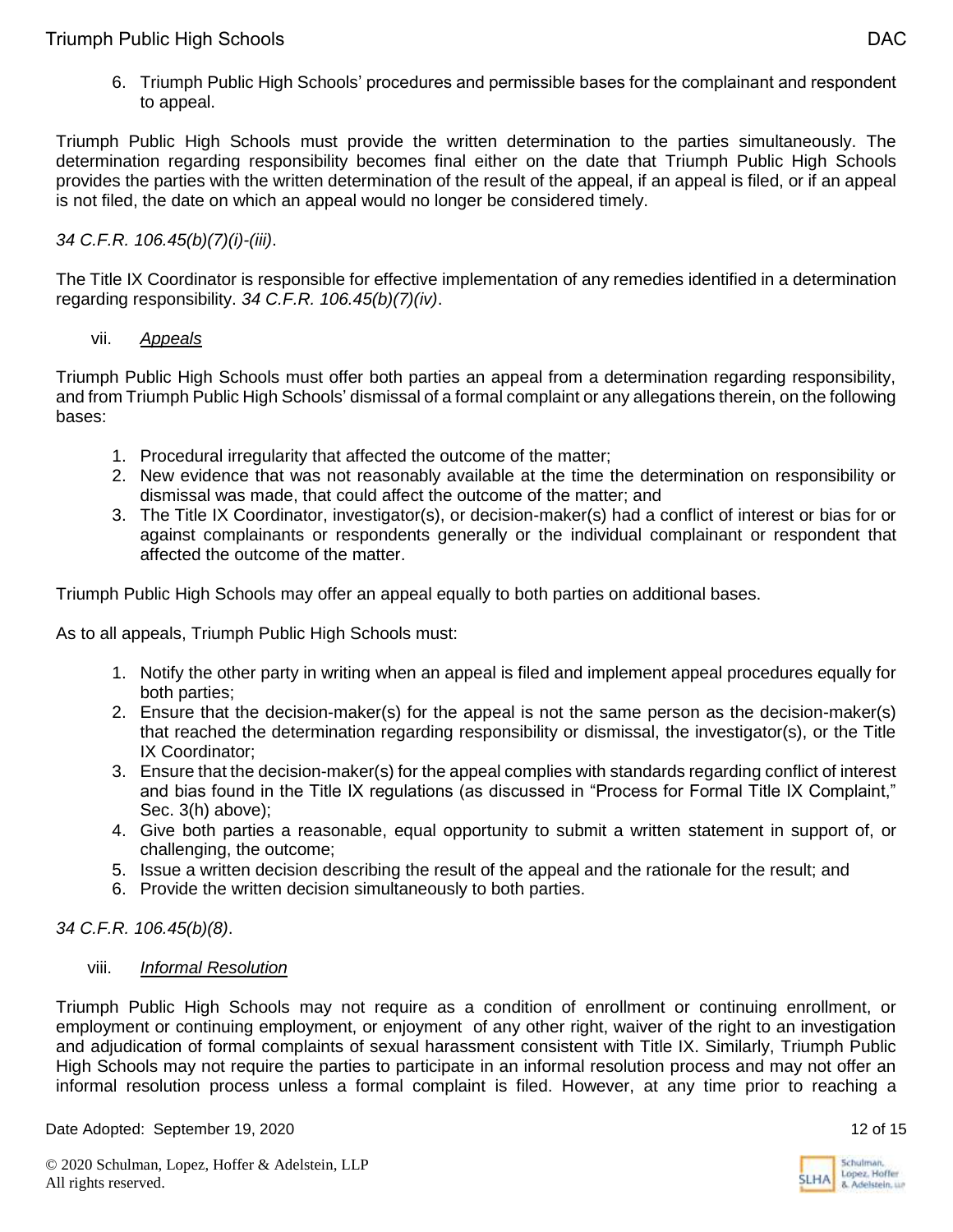determination regarding responsibility, Triumph Public High Schools may facilitate an informal resolution process, such as mediation, that does not involve a full investigation and adjudication.

With respect to informal resolution, Triumph Public High Schools must provide written notice to the parties disclosing:

- 1. The allegations;
- 2. The requirements of the informal resolution process including the circumstances under which it precludes the parties from resuming a formal complaint arising from the same allegations, provided, however, that at any time prior to agreeing to a resolution, any party has the right to withdraw from the informal resolution process and resume the grievance process with respect to the formal complaint; and
- 3. Any consequences resulting from participating in the informal resolution process, including the records that will be maintained or could be shared.

Triumph Public High Schools also must obtain the parties' voluntary, written consent to the informal resolution process.

Triumph Public High Schools cannot offer or facilitate an informal resolution process to resolve allegations that an employee sexually harassed a student.

*34 C.F.R. 106.45(b)(9)*.

ix. *Recordkeeping*

Triumph Public High Schools must maintain for a period of seven years records of:

- 1. Each sexual harassment investigation including any determination regarding responsibility, any disciplinary sanctions imposed on the respondent, and any remedies provided to the complainant designed to restore or preserve equal access to Triumph Public High Schools' education program or activity;
- 2. Any appeal and the result therefrom;
- 3. Any informal resolution and the result therefrom; and
- 4. All materials used to train Title IX Coordinators, investigators, decision-makers, and any person who facilitates an informal resolution process. Triumph Public High Schools must make these training materials publicly available on its website or, if Triumph Public High Schools does not maintain a website, Triumph Public High Schools must make these materials available upon request for inspection by members of the public.

For each response required under "Response by Title IX Coordinator," Sec. 3(g) above, Triumph Public High Schools must create and maintain for a period of seven years records of any actions, including any supportive measures, taken in response to a report or formal complaint of sexual harassment. In each instance, Triumph Public High Schools must document the basis for its conclusion that its response was not deliberately indifferent, and document that it has taken measures designed to restore or preserve equal access to Triumph Public High Schools' education program or activity.

If Triumph Public High Schools does not provide a complainant with supportive measures, Triumph Public High Schools must document the reasons why such a response was not clearly unreasonable in light of the known circumstances. The documentation of certain bases or measures does not limit Triumph Public High Schools in the future from providing additional explanations or detailing additional measures taken.

*34 C.F.R. 106.45(b)(10)*.

Date Adopted: September 19, 2020 13 of 15



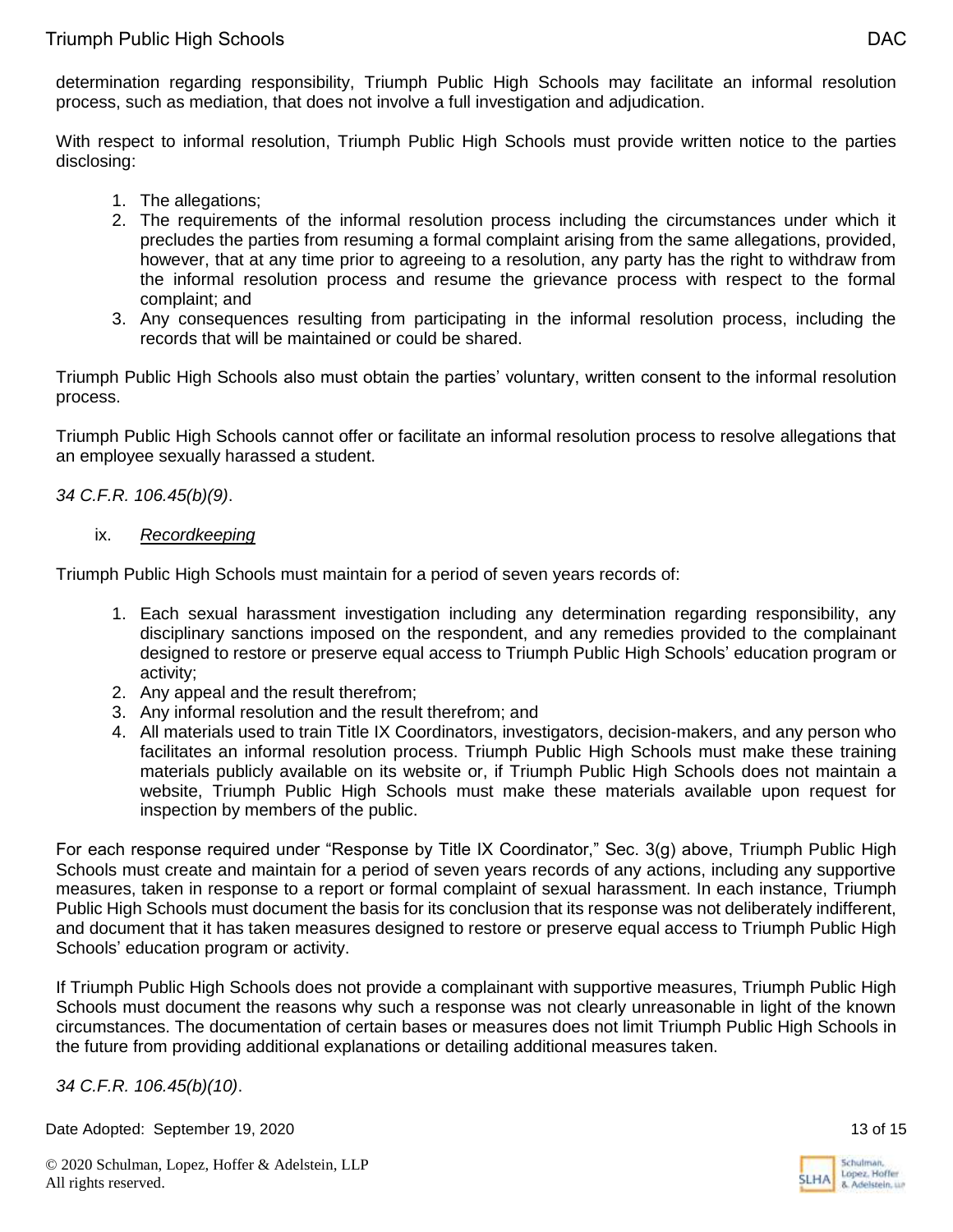## **i)** *Retaliation Prohibited*

Neither Triumph Public High Schools nor any other person may intimidate, threaten, coerce, or discriminate against any individual for the purpose of interfering with any right or privilege secured by Title IX, or because the individual has made a report or complaint, testified, assisted, or participated or refused to participate in any manner in an investigation, proceeding, or hearing under Title IX.

Intimidation, threats, coercion, or discrimination, including charges against an individual for Code of Conduct violations that do not involve sex discrimination or sexual harassment, but arise out of the same facts or circumstances as a report or complaint of sex discrimination, or a report or formal complaint of sexual harassment, for the purpose of interfering with any right or privilege secured by Title IX, constitutes retaliation.

Complaints alleging retaliation may be filed according to the "Process for Formal Title IX Complaint," Sec. 3(h) above.

The exercise of rights protected under the First Amendment does not constitute retaliation prohibited by Title IX.

Charging an individual with a Code of Conduct violation for making a materially false statement in bad faith in the course of a Title IX formal complaint proceeding does not constitute retaliation prohibited by Title IX provided, however, that a determination regarding responsibility alone is not sufficient to conclude that any party made a materially false statement in bad faith.

### *34 C.F.R. 106.71(a)-(b)*.

### **j)** *Confidentiality*

Triumph Public High Schools must keep confidential the identity of any individual who has made a report or complaint of sex discrimination, including any individual who has made a report or filed a formal complaint of sexual harassment, any complainant, any individual who has been reported to be the perpetrator of sex discrimination, any respondent, and nay witness, except as may be permitted by the Family Educational Rights and Privacy Act ("FERPA") statute, 20 U.S.C. 1232g, or FERPA regulations, 34 C.F.R. part 99, or as required by law, or to carry out the purposes of the Title IX regulations at 34 C.F.R. part 106, including the conduct of any investigation, hearing, or judicial proceeding arising thereunder. *34 C.F.R. 106.71(a)*.

## **k)** *Relationship to General Non-Discrimination Policy*

The formal complaint investigation and resolution process outlined above in Sec. 3(h) applies only to formal complaints alleging sexual harassment under Title IX, but not to complaints alleging sex discrimination that do not constitute sexual harassment. Complaints of sex discrimination that do not constitute sexual harassment may be filed with the Title IX Coordinator and will be handled under Triumph Public High Schools' general process for receiving reports of suspected discrimination and harassment, as outlined in Section 2 above.

### **Sec. 4. DISTRIBUTION OF POLICY**

The Superintendent or designee shall ensure that this policy and accompanying procedures are made available to all employees through the Triumph Public High Schools Employee Handbook.

### **Sec. 5. LIABILITY FOR HARASSMENT**

Triumph Public High Schools accepts no liability for harassment of any student or employee by another employee. Any Triumph Public High Schools employee who is found to have engaged in prohibited conduct is subject to disciplinary action, up to and including termination.

Date Adopted: September 19, 2020 14 of 15